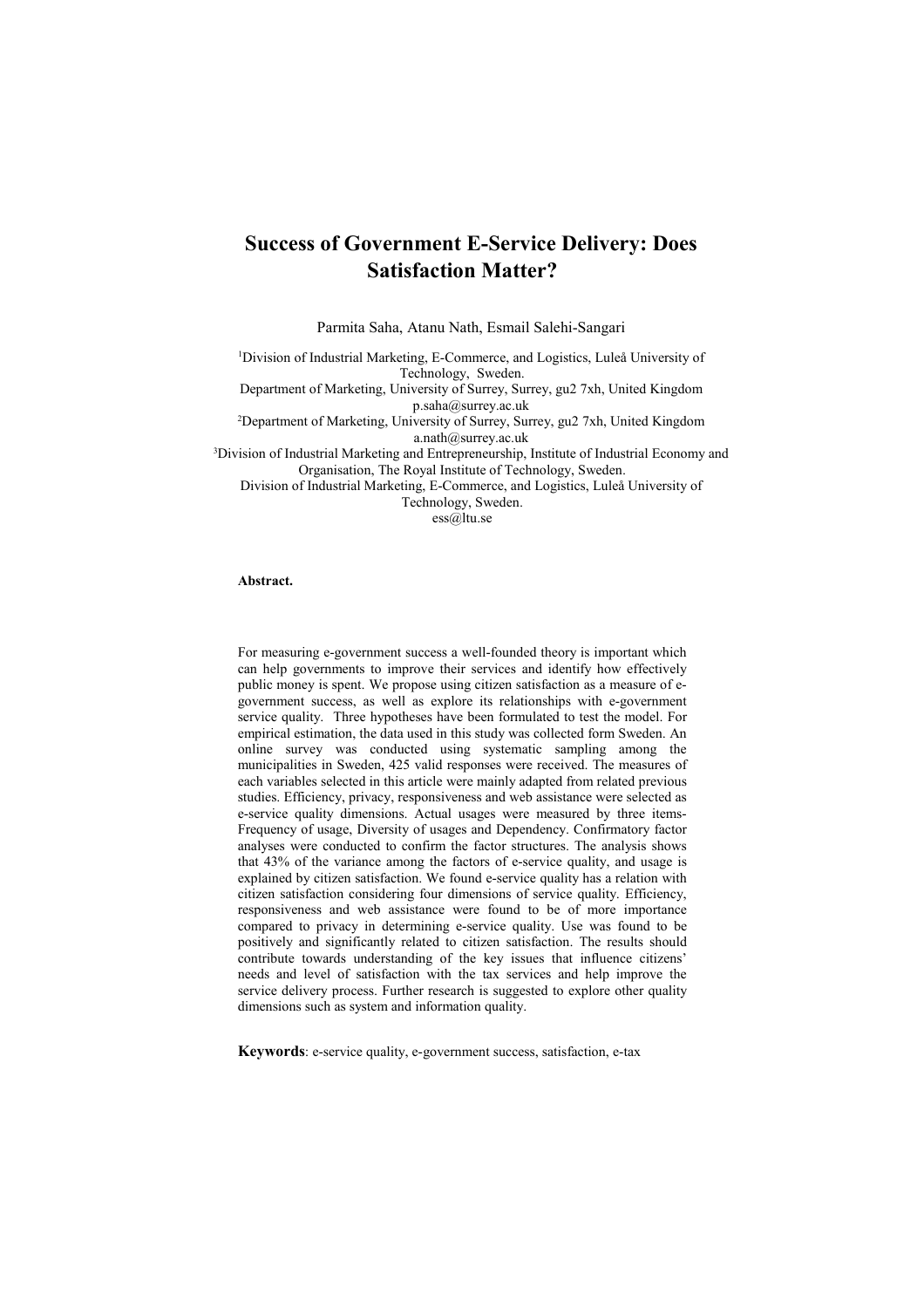## Introduction

 Explosive growth of information and communication technology has had an impact on government activities, which allows for service delivery to the citizen electronically. The aim of this initiative is to deliver better services to the citizens and communities through information and communication technology (ICT), especially through the Internet (Blakeley and Matsuura, 2001). The emergence of e-government has molded the use of information and communications technology; and albeit with varying degrees of success, has transformed the public sector from being "inward looking and administration-focused" to becoming outward looking with a focus on service delivery (Connolly & Bannister, 2008).

In order to provide e-government initiatives both national and regional governments have made serious investments in terms of resources, personnel and time and they believed that it will improve the quality of services of government for citizens. These indicate citizens could access a public service electronically; citizen could navigate through a number of public services and agencies electronically and access the most current information on services, regulations, procedures, forms, etc (Buckley 2003). Government organizational units are increasingly seeking ways to encourage citizens to use online modes of service delivery. To do so, it is imperative that such bodies take stock of the dimensions of website service excellence, to fully utilize the potential of such services and also to improve both its adoption by the citizenry as well as the level of satisfaction with public administration (Connolly  $\&$ Bannister, 2008).

For measuring e-government success a well-founded theory is important that can help governments to improve their services and identify how effectively public money is spent (Peters, Janssen & Engers, 2004). Lihua & Zheng (2005) identified egovernment performance as a dependent variable that includes service level to constituents and operational efficiency. It is important to have certain standards to measure the e-government success since transition from traditional government to egovernment remains complicated and difficult (Hu, Xiao, Pang, Xie, 2005).

Services literature has focused on the measurement of perceived quality, satisfaction of complex multi-service organizations (Peters, Janssen & Engers, 2004). Bigné et al., (2003) identified the concepts of perceived quality and satisfactions are two of the fundamental pillars for evaluation for multi-service organization. They mentioned that measurement of perceived quality and satisfaction are more complex in multi-service organizations, where the customer has access to several services. It is necessary to take into consideration the overall perceived quality for measuring the quality of such integrated service. In private sector the bulk of service quality literature tends to originate in the profit-oriented contexts (Collins and Butler, 1995).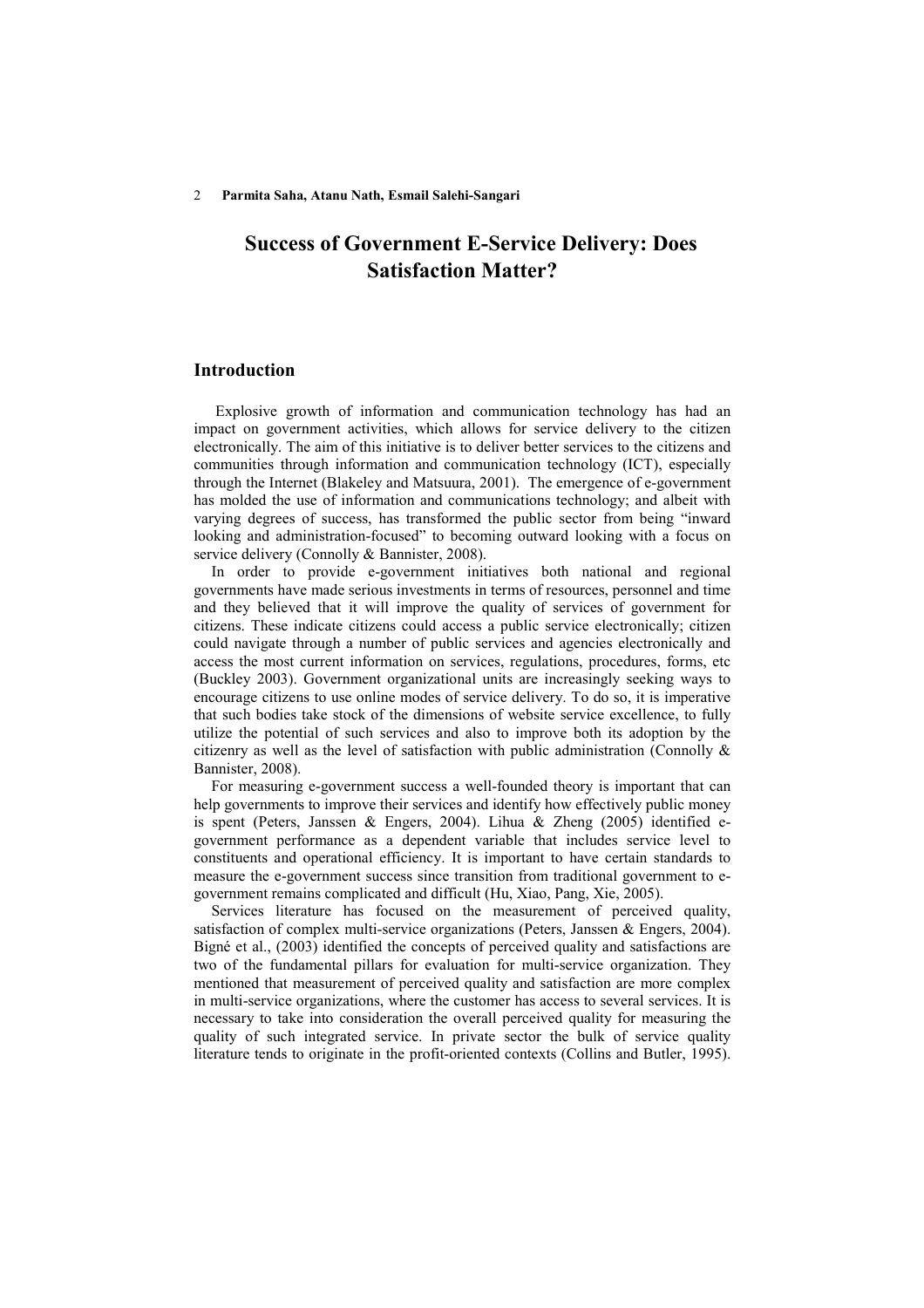Based on the variables identified by Parasuraman et al., (1988) which are tangibility, reliability, responsiveness, confidence and empathy, Bigné et al. (2003) used the scale to determine the perceived quality of the core services of hospitals, and universities. Buckley (2003) identified key issues in determining service quality in the public sector. Hazlett and Hill (2003) discussed the current level of government measurement. They mentioned the fact that government's two central aims, one being high quality customer service and the other being value-for money, could potentially be in conflict. In recent years, a number of researchers have focused their studies on the application of marketing and of the concepts of perceived quality and satisfaction to public services and in higher education (Bigné et al., 1997; Kanji and bin Tambi, 1999; and in health Bigné et al., 1997; Eckerlund et al., 2000). The assessment of service quality has been relatively less studied with respect to public services and most studies have focused on mainly two sectors health and education for assessing service quality. It is necessary to explore a different method of service quality evaluation of public services in the light of e-government success measurement (Ray & Rao 2004).

Thus, the purpose of this study is to identify the factors affecting e-government success. Success factors are to be identified through applying service quality constructs which help assess the level of satisfaction of the recipients of such services.

# Theoretical background

The main elements of government E-service delivery include: electronic delivery of all appropriate government services; access to information about government services; electronic payment and a government-wide intranet for secure online communication. Web based e-government services can be defined as "the information and services provided to the public on government web sites (Wang et al., 2005). Improving customer satisfaction; development of strong relationship with customers and business partners; and the reduction of the service delivery costs are the main reasons for development of government e-services. For the delivery of government services the main strategy is to design a customer friendly website and to increase the collaboration between the government agencies for share information about the customer (Guo & Raban, 2002).

## Citizen satisfaction

Government has the prospective to increase citizen satisfaction with government by utilizing the information and communication technology properly, specially the internet. This improved channel of communication ensures the accessibility and completeness of government information and service delivery in a more convenient way. Citizen satisfaction with e-government services is related with citizen's perception about online service convenience (transaction), reliability of the information (transparency) and engaged electronic communication (interactivity) (Welch, Hinnant & Moon, 2004). Kelly & Swindell (2002) defined Service out put as performance measurements and service outcomes as citizen satisfaction.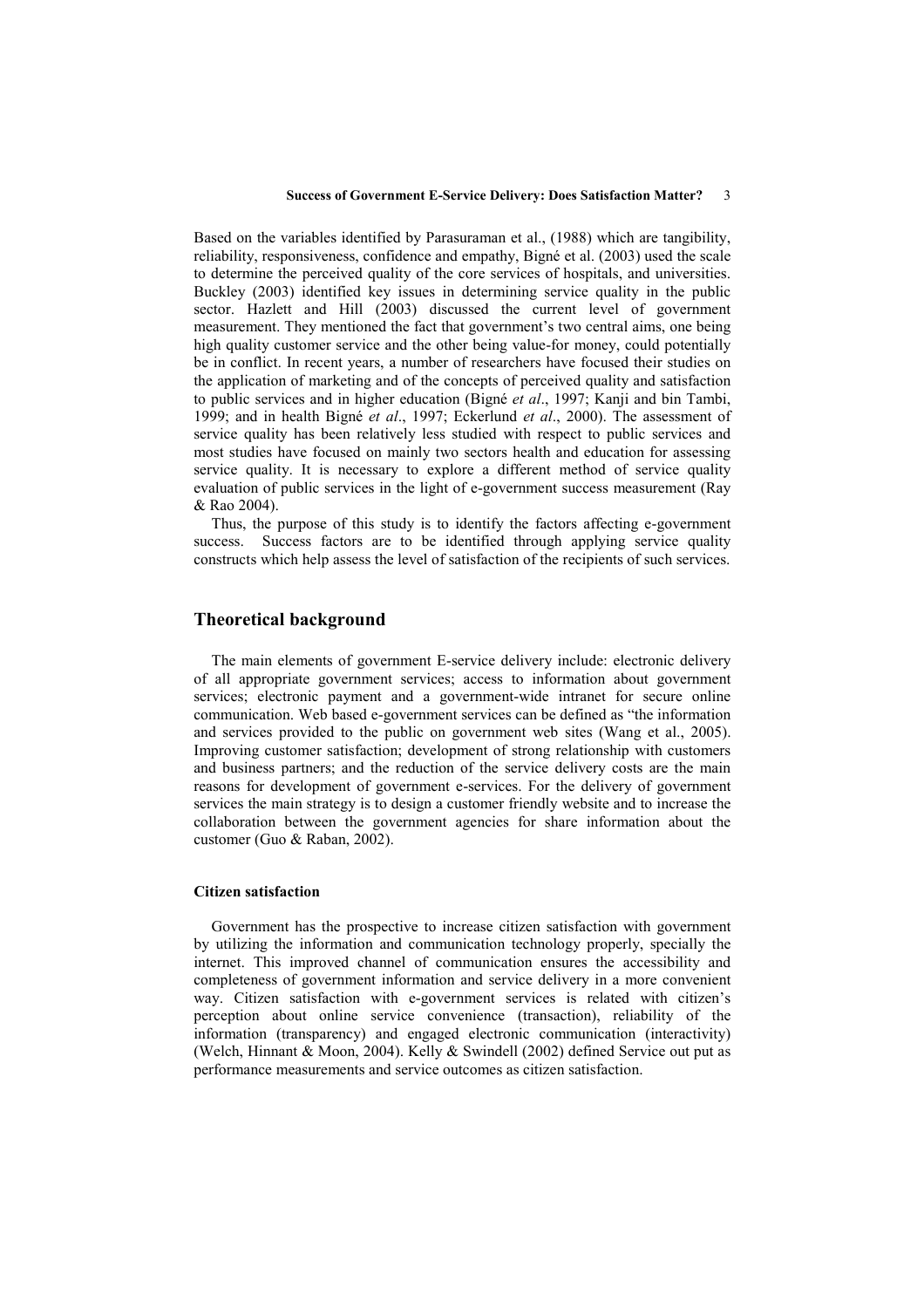#### Measuring e-service quality

E-service quality has been studied less in the public sector (Buckley, 2003). Kaylor et al. (2001) highlight that existing research in the area of e-government focuses more on standards-based scenarios; in other words, an ideal scenario of service delivery. However, they point out that the realities that develop as the solutions are implemented are often different from an ideal situation; they state that looking only at standards does not provide us with enough insight into problems with specific functions and services as they are implemented in municipal Web sites. Based on the variables identified by Parasuraman et al. (1988) tangibility, reliability, responsiveness, confidence, and empathy, Bigné et al. (2003) used the scale to determine the perceived quality of the core services of hospitals and universities. Ray & Rao (2004) identified service quality dimensions regarding a property tax payment system implemented by the municipal corporation of the city of Ahmedabad, Gujarat, India. They classified service quality dimensions into three broad categories. These are, service level expectations, Empowerment, and Anxiety reducing.

Zeithaml et al. (2000) developed e-SERVQUAL for measuring e-service quality. Through focus group interviews, they identified seven dimensions of online service quality: efficiency, reliability, fulfillment, privacy, responsiveness, compensation, and contact. They identified four dimensions, efficiency, reliability, fulfillment, and privacy, to form the core e-SERVQUAL scale that is used to measure customer perceptions of service quality delivered by online retailers. Parasuraman et al. (2005) developed an e-core service quality scale (E-S-QUAL) for examining Web site service quality in which 22 item scales were developed covering four dimensions to measure the service quality delivered by Web sites. These four dimensions are efficiency, fulfillment, system availability, and privacy. Connolly & Bannister (2008) examined the dimensions of Web site service quality in the context of filing tax returns in Ireland using E-S-QUAL. Their study indicates the applicability of the SERVQUAL survey instrument in the context of government e-tax service, and it improved the understanding of the e-government service environment. We have chosen to conduct this study in Sweden since it is one of the leading countries in the Western world that has pro-actively engaged in incorporating e-governance strategies extensively. E-tax services run by Skatteverket is a primary example of such strategies being put in action. In Sweden every year approximately 6.5m paper based version of tax forms are sent out among the Swedish citizen for tax filing purpose. Citizen can file tax through the Internet by using a "soft electronic ID,using a pin and pass word provided by the Tax board. Citizens also can use Tax board's telephone services or via sms. According to the Skatteverket's figures (Skatteverket pressmeddelande, 2009-05-06) over half the citizenry required to pay taxes are choosing to do so online. During the tax year 2008-2009, 3.9 million people filed their tax declarations electronically. This is a 9% increase over the previous year. 1.46 million, or 37% of online tax payers chose usage of a security code when filing taxes through the internet, whereas 24% chose to use a software based "e-legitimation" or electronic ID. This is in contrast to 2006-2007, when the total number of taxpayers who utilized electronic method of tax payment was 3,103,031; out of which 1,657,848 were women, and 1,445,183 were men. Thus, about 45% of the tax paying population used the electronic payment facilities, and 55% used a paper based declaration. The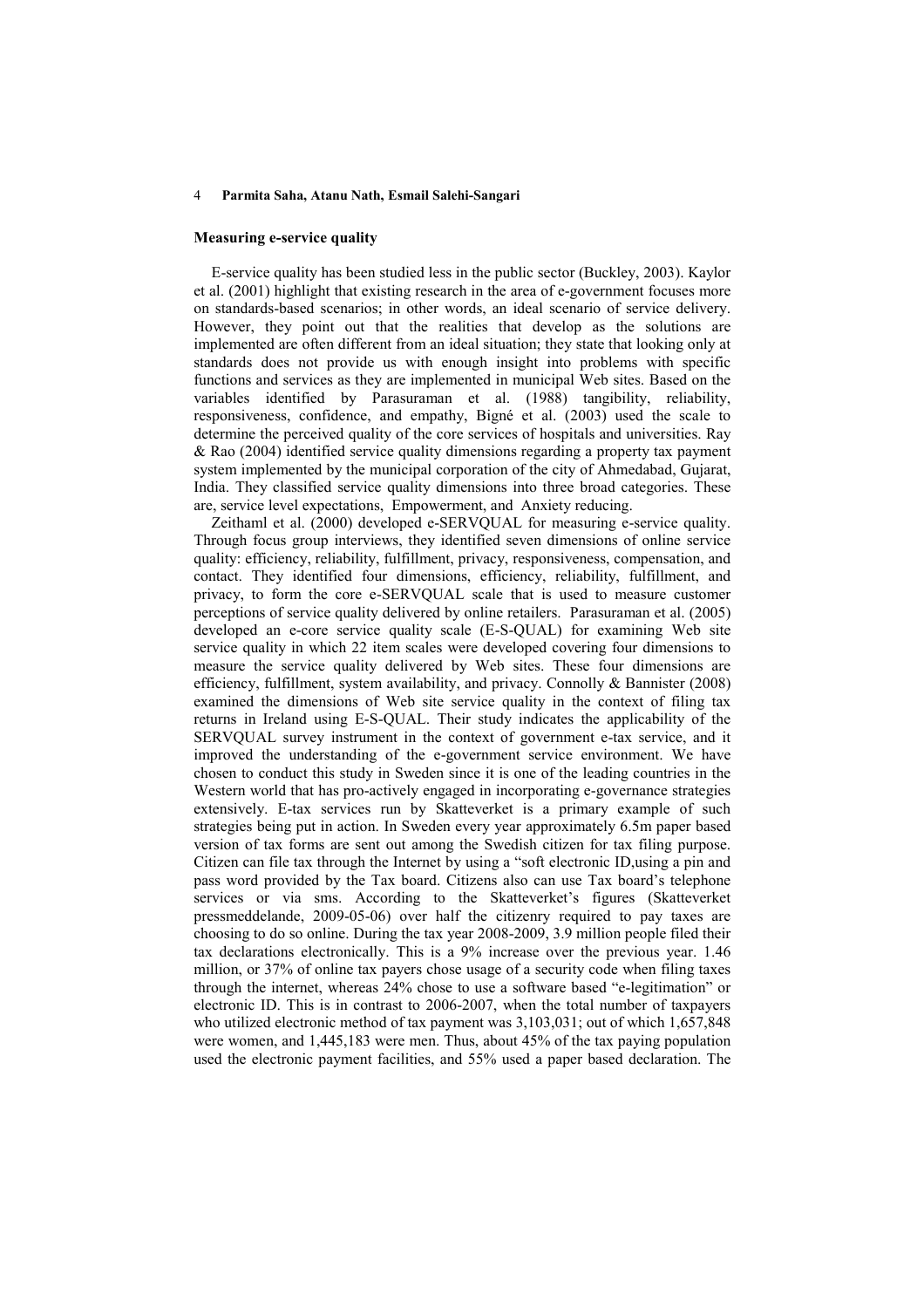number shows an increase of over half a million users who have started using an electronic method over the previous year.

## The proposed model and research hypotheses

User satisfaction was identified as a significant measure of information system success (DeLone & McLean 1992) and quality constructs and system used are identified as a critical success factors (Liu & Arnett, 2000). We propose that Egovernment success can be determined by the citizen satisfaction, perceived service quality and usage of the system.

 "E-Service Quality is the extent to which a Web site facilitates efficient and effective shopping, purchasing and delivery of products and services" (Parasuraman et al., 2005). Based on this definition we defined e-government service quality as "the extent to which a website facilitates efficient and effective delivery of public services including information, communication, interaction, contracting and transaction to citizens, business partners, suppliers and those who are working in the government sector. A number of studies identified the determinant of satisfaction. Service quality has been found to be an important input to customer satisfaction (Caruana 2002). Cronin and Taylor (1992) originally hypothesized that satisfaction is an antecedent of service quality, their research with a multi industry sample showed, in a LISREL analysis, an opposite relationship. Service quality appears to be only one of the service factors contributing to customers' satisfaction judgments (Cronin and Taylor, 1992; Ruyter et al., 1997; Spreng and Mackoy, 1996). A number of academics such as Parasuraman et al. (1985, 1988); Grönroos (1984); Johnston (1997) and others have tried to identify key determinants by which a customer assesses service quality and consequently results in satisfaction or not. Roca et al., (2006) have also found the significant relationship between service quality and satisfaction in their study.

DeLone and MacLean (2004) included service quality in their original IS success model and they mentioned that service quality have a direct effect on user satisfaction and use. Use and user satisfaction are inter related with each other. To measure ecommerce system success Molla and Licker (2001) proposed customer satisfaction as a dependent variable and they proposed use has an impact on satisfaction. Researchers often measure breadth of use to measure the degree to which the system is used as a task. From the perspective of a system, breadth refers to the number of features used in the system (Burton-Jones and Straub 2004). Wang et al., (2007) proposed elearning system success model. In their model they mention six factors that assess elearing system success. According to their study service quality has a positive effect on use and satisfaction. Usage of the system has an impact on satisfaction and satisfaction has a relation with usage of the system. There are three aspects to eservice quality: user-focused, user satisfaction; outcomes (Buckley 2003).

Based on this discussion the following hypotheses have been formulated:

H1: Government e-service quality is positively related to user/citizen satisfaction.

H2: Government e-service quality is positively related to actual usage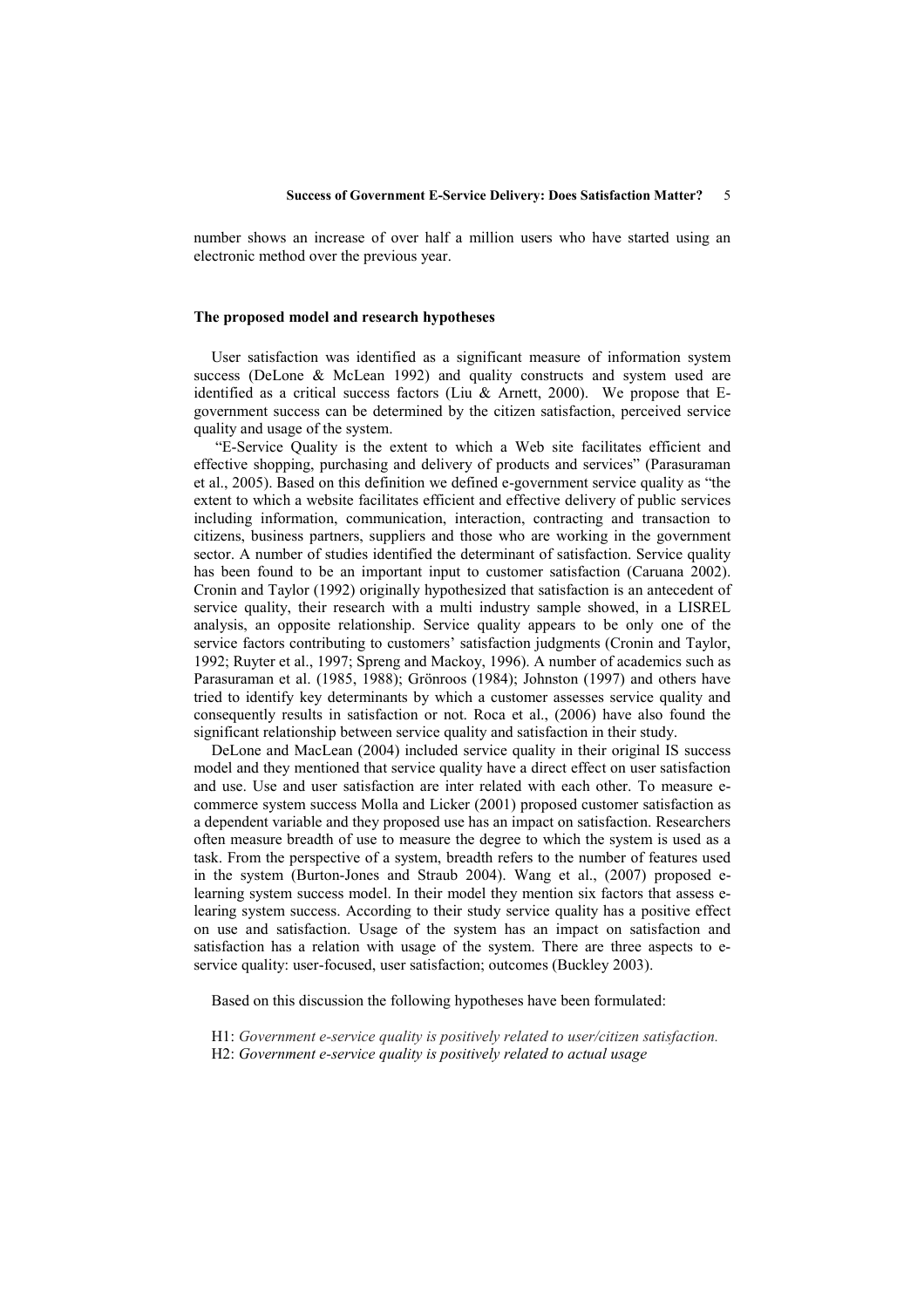H3: Actual usage is positively related to user/citizen satisfaction.



Fig. 1. Proposed model for the study

# Empirical methodology

The data used to in this study were collected form Sweden. The questionnaire used in the survey was pre-tested prior to data collection. An online survey using a web based questionnaire with both Swedish and English versions was conducted using systematic sampling among the municipalities in Sweden. 425 valid responses were received. Criteria for selecting these respondent was familiarity with using the Swedish online tax payment system and familiar with the tax web site for getting different services, such as information search, filing tax return, registration etc. Efficiency, privacy, responsiveness and web assistance were selected as e-service quality dimension. All the items to measure these dimensions were selected from the previous research done by Zeithaml, Parasuraman, and Malhotra (2000, 2002, 2005); Xie, Tan & Li (2002); Collier and Bienstock (2006).

Actual usages were measured by three items- Frequency of usage, Diversity of usages and Dependency. All the item were selected from previous studies done by Thompson, Higgins & Howell (1991); Wang, Wang & Shee (2007); Rai, Lang & Welker (2002); Goodhue & Thompson (1995). Five items were selected for measuring citizen satisfaction were derived from study conducted by Cronin, Brady & Hult (2000); Luarn & Lin (2003); Roca, Chiu & Martinez (2006).

## Data analysis

In order to establish the internal consistency of the measurement instruments, reliability analysis was conducted by calculating coefficient alpha, also known as Cronbach's alpha to measure the internal consistency of the measurement scale. All the items are found to be reliable since the values are above the recommended level of 0.7. Cronbach's alpha of the scales Efficiency (.909) and satisfaction (.959) showed excellent internal consistency. Other three items- Web assistance (.873), privacy (.835) showed very good internal consistency of the scales. Coefficient alpha of Actual Usage (.756) and Responsiveness (.770) showed good internal consistency of the items. In order to further examine the factor structure of the 29- item instruments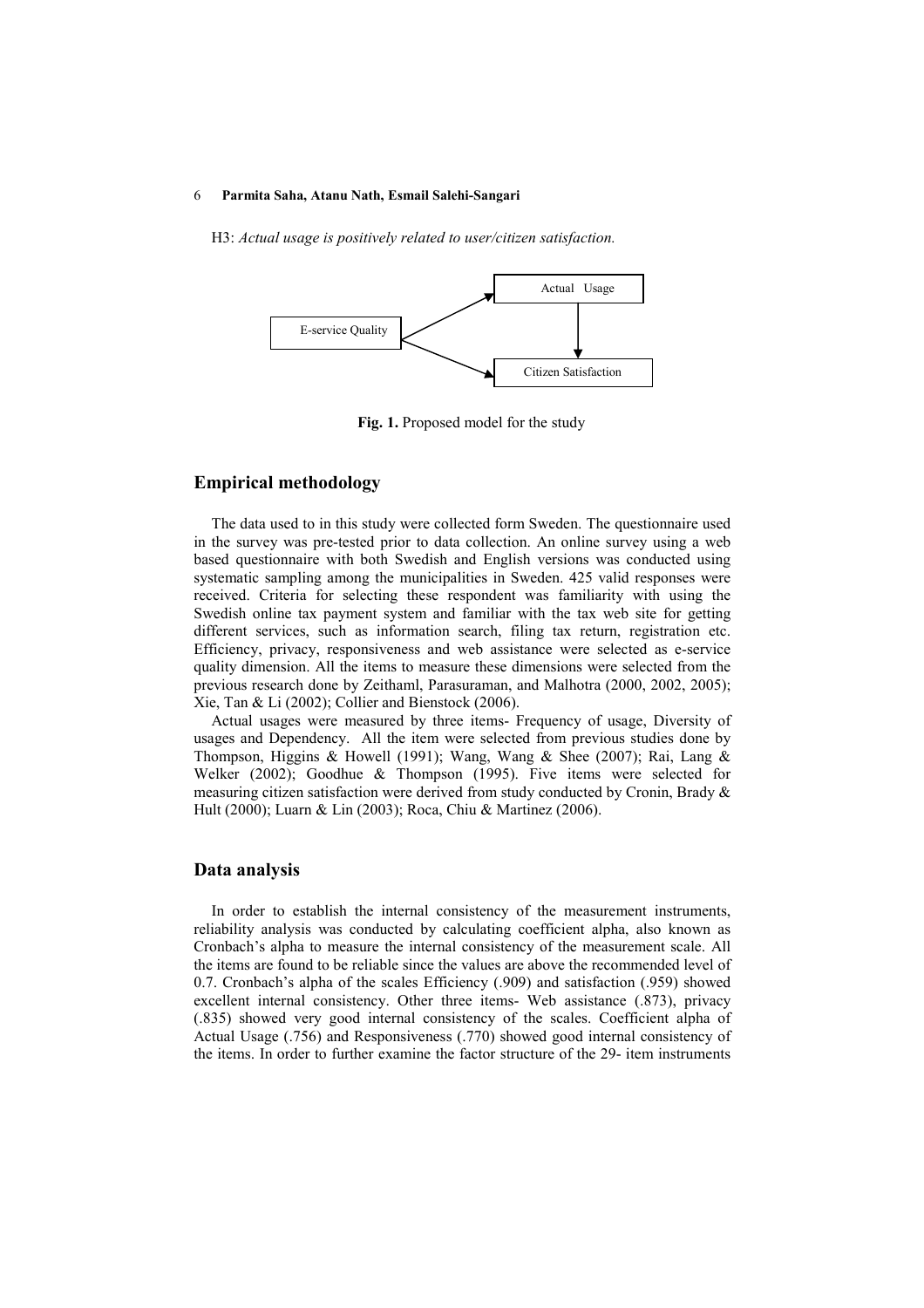exploratory factor analysis was conducted. The factor loading of the item responsiveness 1 is low and less than 0.5, it was removed from the list to measure eservice quality. Other two success factors: citizen satisfaction and actual use are clearly defined with high loading.

#### Confirmatory Factor analysis (CFA) to confirm the factor structure:

Based on hypothesis testing, CFA is used to find out to which degree the different assumed variables measure a certain factor.

| Structural relation                | Regression weight |         |                | Standard error |        | Critical ratio |        | Standardized       |            | squared     |  |
|------------------------------------|-------------------|---------|----------------|----------------|--------|----------------|--------|--------------------|------------|-------------|--|
|                                    |                   |         |                |                |        |                |        | regression weights |            | multiple    |  |
|                                    |                   |         |                |                |        |                |        |                    |            | correlation |  |
| $Eff \leftarrow eSQ$               |                   | 1.000   |                |                |        |                |        |                    | .718       | .515        |  |
| $Res \leftarrow eSQ$               |                   | .902    |                | 100            |        | 9.021          |        |                    | .763       | .582        |  |
| Wass← eSO                          |                   | 1.056   |                | .106           |        |                | 9.971  |                    | .829       | .687        |  |
| Priv←eSO                           |                   | .291    |                | .088           |        | 3.311          |        |                    | .198       | .039        |  |
| Eff3 $\leftarrow$ eff              |                   | 1.000   |                |                |        |                |        | .855               |            | .731        |  |
| Eff2 $\leftarrow$ eff              |                   | 1.069   |                |                | .048   |                | 22.334 | .885               |            | .783        |  |
| $Eff1 \leftarrow eff$              |                   | 1.117   |                |                | .053   |                | 21.256 |                    | .849       | .720        |  |
| Res4 ← res                         |                   | 1.000   |                |                |        |                |        |                    | .666       | .443        |  |
| Res3 ← res                         |                   |         | .079<br>14.553 |                |        | .884           | .781   |                    |            |             |  |
| Res2 ← res                         |                   |         | .075           |                | 14.220 |                |        | .828               | .685       |             |  |
| Wass2 $\leftarrow$ wass            |                   | 1.000   |                |                |        |                |        |                    | .870       | .756        |  |
| Wass1 $\leftarrow$ wass            |                   | 1.110   |                | .062           |        |                | 17.971 |                    | .887       | .787        |  |
| Priv4 ← priv                       |                   | 1.000   |                |                |        |                |        |                    | .808       | 857         |  |
| Priv3 ← priv                       |                   | 1.118   |                | .068           |        | 16.359         |        |                    | .926       | 857         |  |
| $Priv1 \leftarrow priv$            |                   | .728    |                | .052           |        | 13.998         |        | .656               |            | .430        |  |
| Chi-square = $87.473$ , $p = .000$ |                   |         |                |                |        |                |        |                    |            |             |  |
| Model                              | <b>RMSEA</b>      | CMIN/DF |                | GFI            |        | <b>AGFI</b>    |        | <b>CFI</b>         | <b>TLI</b> | <b>IFI</b>  |  |
| Default model                      | .053              | 2.187   |                | .964           |        | .940           |        | .982               | .975       | .982        |  |
| Saturated model                    |                   |         |                | 1.000          |        |                |        | 1.000              |            | 1.000       |  |
| Independence<br>model              | .334              | 48.271  |                | .381           |        | .257           | .000   |                    | .000       | .000        |  |

#### Table 1. E-Service quality constructs

According to Janssens (2008) all the latent variable measures must have a high loading ( $> 50$ ) and must me significant (critical ratio= C.R. = t-value $> 1.96$ ). In Table 1, it shows that all of the unstandardized loadings (regression weights) differ significantly from zero. In the critical ratio column, all the values are over 1.96. Except one item priv 2 all the loadings are acceptable since all these are more than .50. In order to improve the model fit, item priv 2 was removed.

There are different criteria to determine the overall fit of the models. The goodness of fit index (GFI) should be greater than .90 and the adjusted goodness of fit index (AGFI) preferably greater than .80. In this case GFI is .964 and AGFI .940 which means both values are greater than cut-off point. Two reliable indicators are the Tucker-Lewis Index (TLI) and Comparative fit index (CFI) which should preferably be greater than .90. In this case TLI and CFI are .975 and .982 which is more than acceptable level. The RMSEA value is .053 which indicates a good fit. Hu and Bentler (1999) place the cut-off value at .06, whereas Browne and Cudeck (1993) assert that values less than or equal to .05 indicate a good fit and values up to .08 indicate an acceptable fit.

#### Table 2. Satisfaction constructs

| a colla a<br>uctural | sior   | $\ddot{\phantom{1}}$<br>.<br>enoi<br>лын | ratio<br>r 11 102 | Standardızed | squared                                               |
|----------------------|--------|------------------------------------------|-------------------|--------------|-------------------------------------------------------|
| relation             | veight |                                          |                   | weights<br>. | mult<br>$\sim$ $\sim$ $\sim$<br>elation<br>. inle<br> |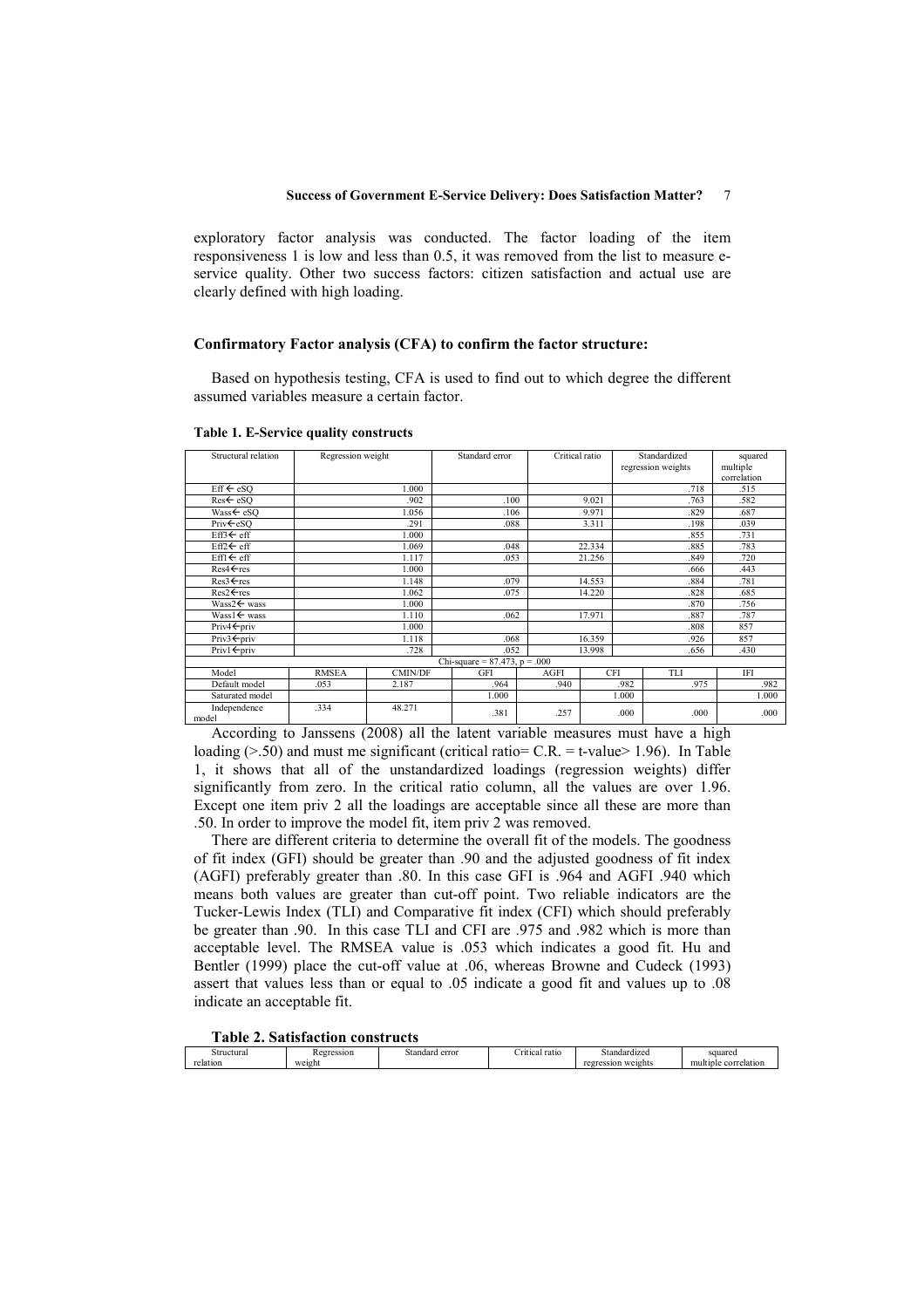| $scsat2 \leftarrow$ Csat          | 000.1        |         |      |             |            | .830 | .689       |  |  |
|-----------------------------------|--------------|---------|------|-------------|------------|------|------------|--|--|
| Scsat3Csat                        | 1.121        |         | .042 | 26.479      |            | .948 | .899       |  |  |
| Scsat4 ← Csat                     | 1.021        |         | .043 | 23.701      |            | .890 | .792       |  |  |
| Scsat5 ← Csat                     | 1.087        |         | .042 | 26.141      |            | .941 | .886       |  |  |
| Chi-square = $9.653$ , $p = .008$ |              |         |      |             |            |      |            |  |  |
| Model                             | <b>RMSEA</b> | CMIN/DF | GFI  | <b>AGFI</b> | <b>CFI</b> | TLI  | <b>IFI</b> |  |  |
| Default model                     | .095         | 4.827   | .989 | .947        | .996       | .987 | .996       |  |  |
| Saturated model                   |              |         | .000 |             | 1.000      |      | 1.000      |  |  |
| Independence                      | .821         |         |      |             |            |      |            |  |  |

All standardized regression weight values are high, at over .70, and the critical ratios are over 1.96. Goodness of fit index (GFI) value is .989, and average goodness of fit index (AGFI) is .947. Both values indicate very good model fit. The CFI (.996), TLI (.987), and IFI (.996) also indicate good model fit. The RMSEA (.095) and CMIN/DF (4.827) values are acceptable.

| $\frac{1}{2}$ . The case of the context of the case of $\frac{1}{2}$<br>Regression<br>Structural relation |              | Standard error |       | Critical ratio | Standardized       |      | squared              |            |  |  |
|-----------------------------------------------------------------------------------------------------------|--------------|----------------|-------|----------------|--------------------|------|----------------------|------------|--|--|
|                                                                                                           | weight       |                |       |                | regression weights |      | multiple correlation |            |  |  |
| AU←eSO                                                                                                    | 1.666        | .549           |       | 3.031          | .314               |      |                      | 098        |  |  |
| Eff←eSO                                                                                                   | 3.292        |                | .903  | 3.646          | .755               |      | .571                 |            |  |  |
| Priv←eSO                                                                                                  | 1.000        |                |       |                | .217               |      | .047                 |            |  |  |
| Res←eSO                                                                                                   | 2.767        |                | .772  | 3.583          |                    | .753 | .567                 |            |  |  |
| Wass←eSQ                                                                                                  | 3.153        |                | .865  | 3.647          |                    | .795 | .632                 |            |  |  |
| $\text{Cast} \leftarrow \text{eSQ}$                                                                       | 1.852        |                | .551  | 3.360          |                    | .374 | .426                 |            |  |  |
| Csat←AU                                                                                                   | .401         |                | .051  | 7.840          |                    | .430 |                      |            |  |  |
| Eff3←Eff                                                                                                  | 1.000        |                |       |                |                    | .853 | .728                 |            |  |  |
| Eff2←Eff                                                                                                  | 1.068        |                | .048  | 22.311         |                    | .883 | .779                 |            |  |  |
| Eff1 ← Eff                                                                                                | 1.124        |                | .053  | 21.384         |                    | .852 | .726                 |            |  |  |
| Priv4 ← Priv                                                                                              | 1.000        |                |       |                |                    | .809 | .655                 |            |  |  |
| Priv3 ← Priv                                                                                              | 1.113        |                | .068  | 16.434         |                    | .924 |                      |            |  |  |
| $Priv1 \leftarrow Priv$                                                                                   | .728         |                | .052  | 14.021         |                    | .657 | .432                 |            |  |  |
| $Res4 \leftarrow Res$                                                                                     | 1.000        |                |       |                |                    | .660 | .436                 |            |  |  |
| Res3 ← Res                                                                                                | 1.158        |                | .080  | 14.431         |                    | .885 | .783                 |            |  |  |
| Res2 ← Res                                                                                                | 1.074        |                | .076  | 14.125         |                    | .831 | .690                 |            |  |  |
| Wass2 ← Wass                                                                                              | 1.000        |                |       |                |                    | .865 | .748                 |            |  |  |
| Wass1 $\leftarrow$ Wass                                                                                   | 1.122        |                | .063  | 17.840         |                    | .892 | .795                 |            |  |  |
| Au1 ← Au                                                                                                  | 1.000        |                |       |                |                    | 825  | .680                 |            |  |  |
| Au2 ← Au                                                                                                  | .791         |                | .067  | 11.788         |                    | .692 | .479                 |            |  |  |
| Au3 ← Au                                                                                                  | .753         |                | .070  | 10.829         |                    | .611 | .373                 |            |  |  |
| $Csat5 \leftarrow Csat$                                                                                   | .928         |                | .035  | 26.439         |                    | .938 | .881                 |            |  |  |
| Csat4Csat                                                                                                 | 1.033        |                | .027  | 38.504         |                    | .891 | .795                 |            |  |  |
| $Csat3 \leftarrow Csat$                                                                                   | .943         |                | .030  | 31.526         | .948               |      | .898                 |            |  |  |
| $Csat2 \leftarrow Csat$                                                                                   | 1.000        |                |       |                |                    | .836 | .698                 |            |  |  |
| Chi-square = $423.212$ , p = .000                                                                         |              |                |       |                |                    |      |                      |            |  |  |
| Model                                                                                                     | <b>RMSEA</b> | CMIN/DF        | GFI   | <b>AGFI</b>    | <b>CFI</b>         |      | <b>TLI</b>           | <b>IFI</b> |  |  |
| Default model                                                                                             | .074         | 3.306          | .907  | .875           | .942               |      | .930                 | .942       |  |  |
| Saturated model                                                                                           |              |                | 1.000 |                | 1.000              |      |                      | 1.000      |  |  |
| Independence<br>model                                                                                     | .279         | 34.031         | .311  | .230           | .000               |      | .000                 | .000       |  |  |

Table 3. Model specification and hypothesis testing

Model fit indicates a good fit. GFI is .907 which is good and greater than cut-off point and AGFI .875 which is also acceptable. Two reliable indicators are the Tucker-Lewis Index (TLI) and Comparative fit index (CFI) which should preferably be greater than .90. In this case TLI and CFI are .930 and .942 which is more than acceptable level. The RMSEA value is .074 which indicates acceptable fit. From the analysis, we can see that 43% of the variance among the factors of e-service quality, and usage is explained by citizen satisfaction. E-service quality is positively and significantly related to citizen satisfaction, with a path estimate of .37, critical ratio of 3.360, and significance at less than a  $p < 0,001$  level. Therefore, the hypothesis is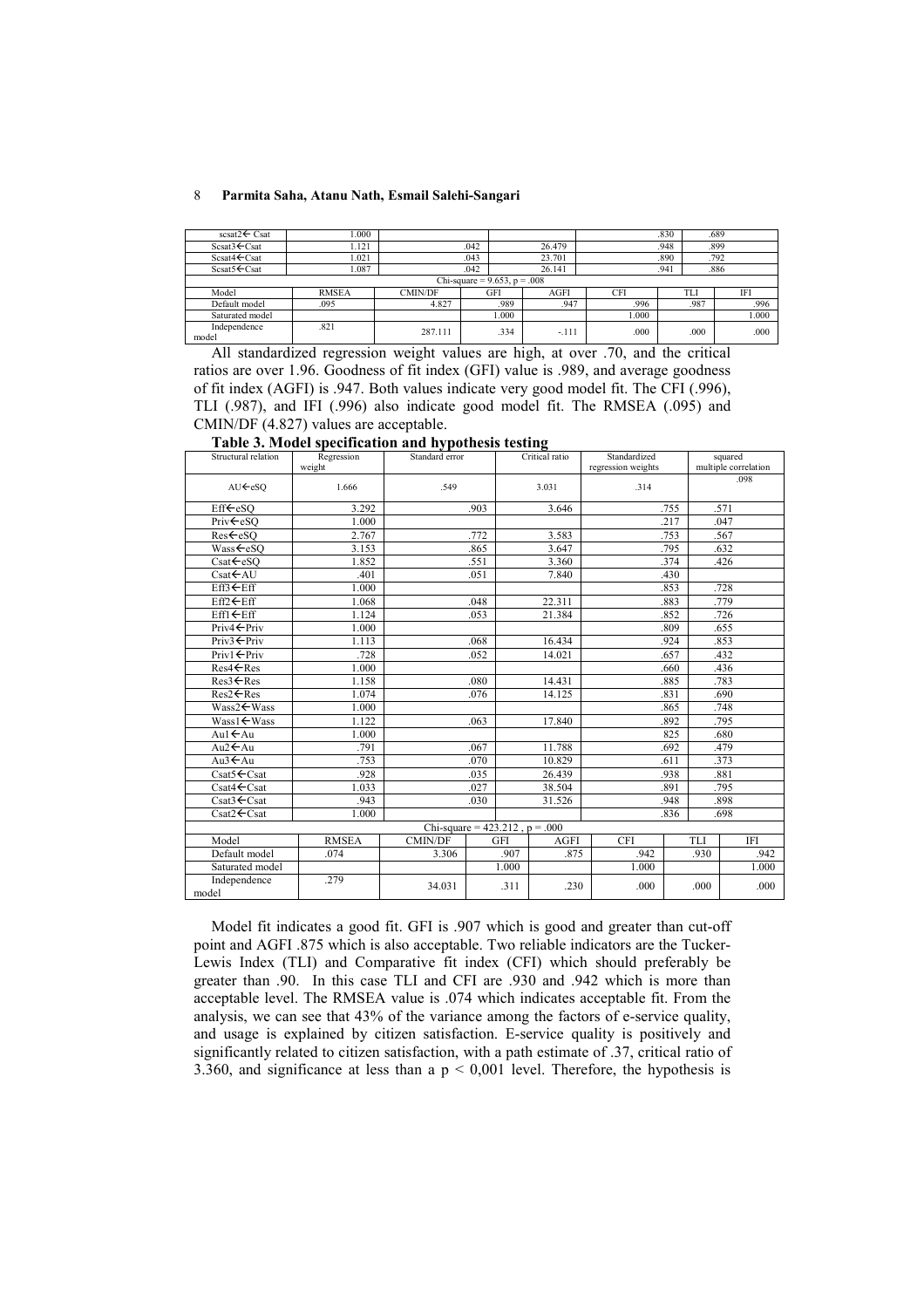supported. The relationship between e-service quality and use is found to be significant, with the path value of .314 and a critical ratio of 3.031. Thus, the hypothesis is accepted. Use is positively and significantly related to citizen satisfaction at significance level less than <0.001, with a path value .43, and a critical ratio is 7.840. Therefore the hypothesis is supported. From the structural equation analysis, we found that all the hypothesized relationships are supported by the empirical data.

# Discussion and Implications

The aim of the present study is to identify success factors for e-service delivery. For doing that we used e-service quality and use as an antecedent of citizen satisfaction. Based on result of empirical analysis all three hypotheses have been accepted.

In this study, Citizen Satisfaction was considered as an indicator of success of government e-tax service delivery, the assumption being that if citizens are satisfied with using this service, then that implies the service is successful. From the analysis of data, it was found that the variance explained by factors leading to citizen satisfaction is 43%. Previous studies considered user satisfaction as a success measure in information system success, e-commerce success, and Web site success (DeLone  $\&$ McLean, 1992, 2004; Seddon and Kiew, 1996; Rai, 2002; Crowston et al., 2006).

We found e-service quality has a relation with citizen satisfaction considering four dimensions of service quality. Previous literature also suggested that Service quality is important antecedent to user satisfaction (Kettinger and Lee, 1994, 1997; Pitt et al., 1995; Caruana, 2002; Cronin and Taylor, 1992; Grönroos, 1984; Johnston, 1997).These four dimensions are efficiency, privacy, responsiveness and web assistance That means citizens consider these as important factors when they are using government e-services. Efficiency, responsiveness and web assistance are more important compared to privacy in determining e-service quality. Citizens are more concerned about how effectively and efficiently they can use this kind of website, what kind of support they can receive when they are filing their tax return. Privacy dimension was not found to be a very important. A reason behind this could be since this is a government website, the citizen believes that a government organization will maintain citizens' privacy and will not abuse citizen information for any commercial purposes, as might be the case for an industrial or commercial organization. According to the DeLone McLean IS success model, use is an important dimension of success and we also found evidence of it from our empirical data analysis. According to the analysis of empirical data we found the relationship between usage and satisfaction. That means increase usage of the system will also increase the level of citizen satisfaction.

The first and foremost contribution of this study is identifying success factors of government e-service delivery that is developed in the context of the e-tax filing system in Sweden. Secondly, the result indicates that information system (IS), ecommerce, and marketing theory are applicable in the government to citizen (G2C) area; more specifically, government e-tax service delivery.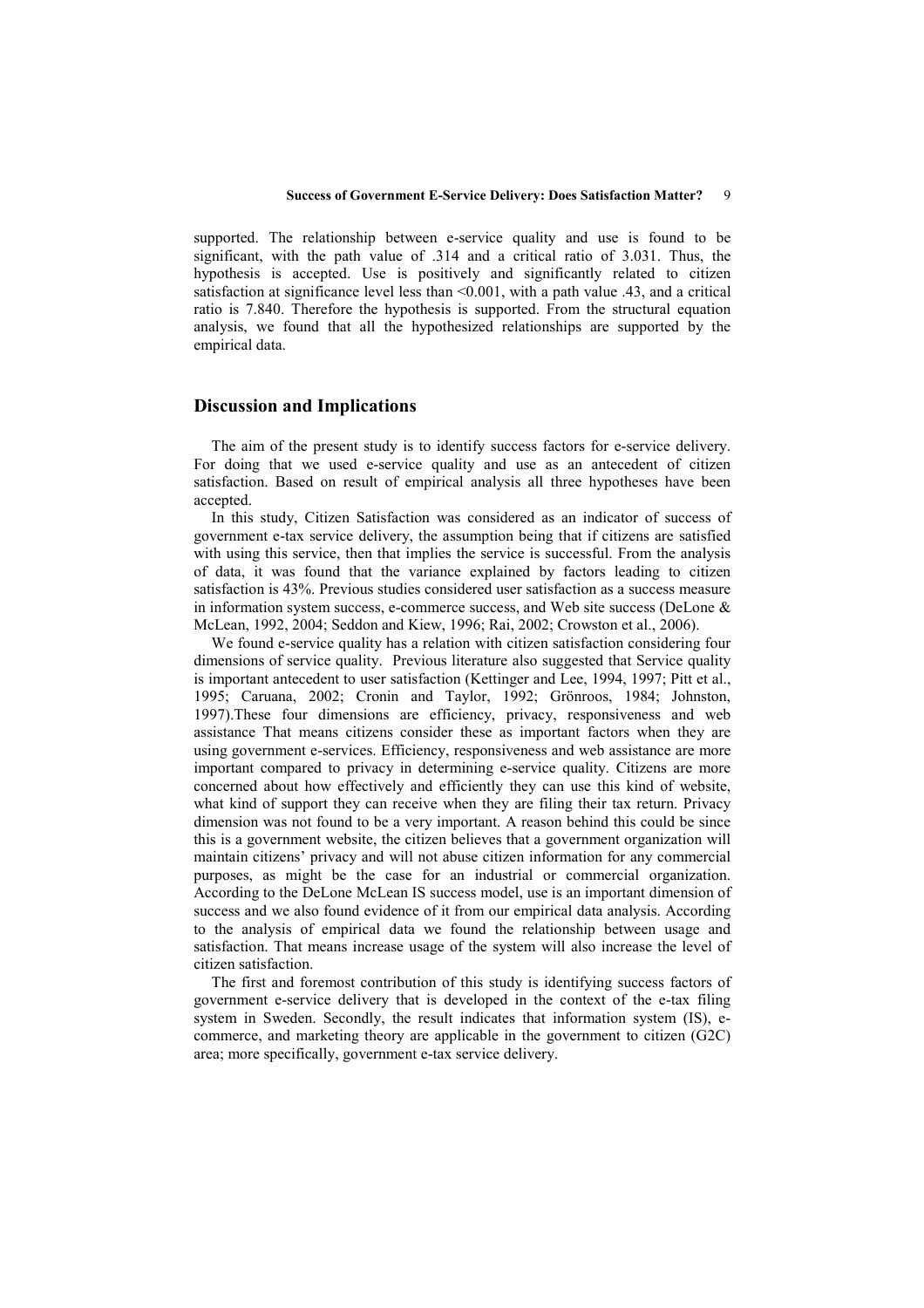These findings have led this research to stress the need to focus on the factors that work behind the scenes in the satisfactory provisioning of this service to citizens as well as the need and means for measuring such satisfaction. Along with the theoretical contributions, there are some practical implications of the research findings. It is important for the practitioner such as tax authorities and other government organizations that are involved with the delivery of e-services, to be aware of the factors that contribute towards the future maintenance of the quality of the e-government services. The results can help the tax authority to identify the key quality criteria for the e-tax service web sites that are valued by citizens. The results will also help the tax authority to understand the key issues that influence citizens' needs and level of satisfaction with this service.

## Limitations and suggestions for future research

Based on our empirical analysis we found satisfaction to be an important factor for success and satisfaction is determined by service quality and uses of the services. But results also indicate that there are additional factors that determine satisfaction since variance explained by factors leading to citizen satisfaction is 43%. The study only included service quality; further study can explore other quality dimensions- system quality, information quality and other success factors. Tax payment was the study context, but other studies can be done in the context of other web based government services like e-health, renewing driver's license, voting on the Internet etc.

# References

- Bigné, E., Moliner, M. A., Sánchez, J., 2003. Perceived quality and satisfaction in multiservice organisations: the case of Spanish public services. Journal of Services Marketing, 17 (4), 420-442
- Blakeley, C. J., & Matsuura, J. H., 2001. E-government: An engine to power e-commerce development, Proceedings of the  $2^{nd}$  European conference on e-government, Dublin, Ireland, pp.39-48.
- Booze Allen Hamilton consulting report on world-wide best practice in e-government, 2005, commissioned by the UK Cabinet Office
- Buckley, J, 2003, E-service quality and the public sector, *Managing Service Quality* Vol 13  $\cdot$ No 6 · 2003 · pp. 453-462
- Burton-Jones, A. & Straub, D. W. Reconceptualizing System Usage: An Approach and Empirical Test, Information Systems Research Vol. 17, No. 3, September 2006, pp. 228–246
- Caruana, A., 2002. Service Loyalty-The effects of service quality and the mediating role of customer satisfaction, European Journal of Marketing, 36(7/8), 811-828.
- Centeno C, Van Bavel R, and Burgelman, J.C., 2005. A Prospective View of e-Government in the European Union, *The Electronic Journal of e-Government*, Volume 3 Issue 2, pp 59-66
- Collier J.E . and Bienstock, C. C. 2006. Measuring Service Quality in E-Retailing, Journal of Service Research, 8; 260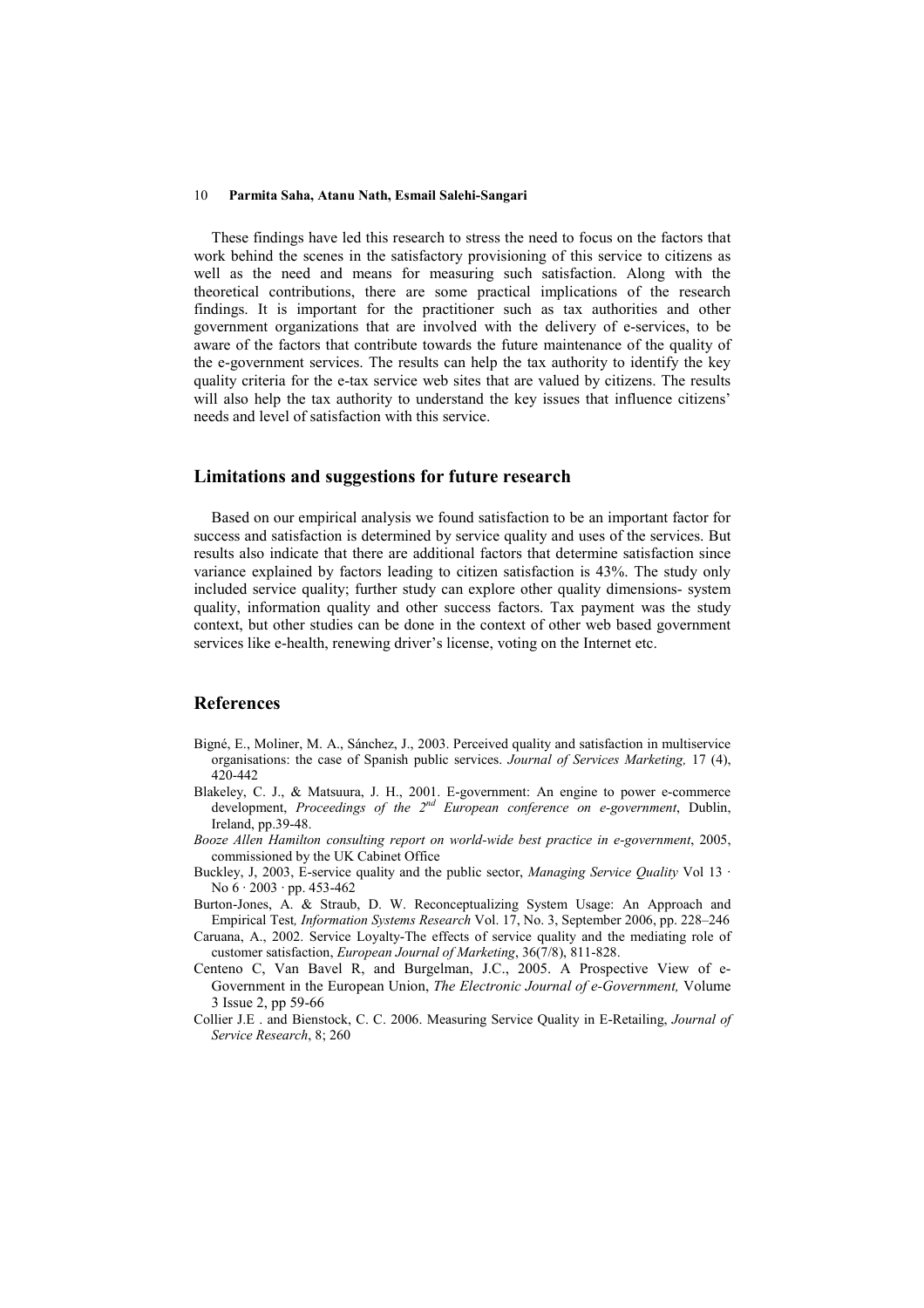- Connolly, R. and Bannister, F., 2008. eTax Filing & Service Quality: The Case of the Revenue Online Service, Proceedings of World Academy of Science, Engineering and Technology Volume 28 April 2008 issn 1307-6884
- Cronin, J. J., Brady, M. K. & Hult, T. M., 2000, Assessing the Effects of Quality, Value, and Customer Satisfaction on Consumer Behavioral Intentions in Service Environments, Journal of Retailing, Volume 76(2) pp. 193–218, ISSN: 0022-4359
- Cronin, J. J., Taylor, S. A., 1992. Measuring service quality: a re-examination and extension, Journal of Marketing, 56 (3), 55-69.
- Crowston, K., Howison, J., and Annabi, H. (in press). Information systems success in free and open source software development: Theory and measures. Software Process: Improvement and Practice (Special Issue on Free/Open Source Software Processes.)
- DeLone, W. H. and McLean, E. R. (2004) Measuring e-Commerce Success: Applying the DeLone & McLean Information Systems Success Model, International Journal of Electronic Commerce, 9 (1), 31–47.
- DeLone , W. H., & McLean, E. R., 1992, Information system Success: The quest for dependent variable, Information system research 3:1
- Eckerlund, I., Eklöf, J. A., Nathorst-Böös, J. (2000), Patient satisfaction and priority setting in ambulatory health care, Total Quality Management, 11(7), 967-78.
- Goodhue, D.L., and Thompson, R.L. 1995. Task-Technology Fit and Individual Performance, MIS Quarterly. 19(2), pp 213-236.
- Grönroos C., (1984), "A service quality model and its market implications", European Journal of Marketing, 18 (4) 36-44.
- Guo, X. Lu, J. & Raban, R. (2002), An Assessment of the Characteristics of Australian Government E-service Websites, Collaborative Electronic Commerce Technology and Research
- Hair, J.F., Babin, B., Money, A.H., Samouel, P., (2007), Essentials of Business Research Methods, John Wiley & Sons, Inc.
- Hazlett, S. A. and Hill, F. (2003),E-government: the realities of using IT to transform the public sector, Managing Service Quality, 13 (6), 445-452.
- Janssens, W. Wijnen, K. Pelsmacker, P. D. & Kenhove, P. V. (2008), Marketing Research with SPSS, Prentice Hall
- Johnston, R. (1997), Identifying the critical determinant of service quality in retail banking: importance and effect, International Journal of bank marketing, Vol.15, No.4, pp111- 116.
- Kanji, G. K., A. bin Tambi, A.M. (1999), Total quality management in UK higher education institutions, Total Quality Management, 10(1), 129-53.
- Kaylor, C., Deshazo, R. and Van Eck, D. (2001), Gauging e-government: a report on implementing services among American cities, Government Information Quarterly, Vol. 18, pp. 293-307.
- Kelly, J. M. & Swindell, D. (2002), Service Quality Variable Across Urban Apace: First Steps Toward A Model Of Citizen Satisfaction, Journal of urban affairs, volume 24, number 3, pp. 271-288.
- Kettinger, W.J., Lee, C.C., 1994. Perceived service quality and user satisfaction with the information services function. Decision Sciences 25 (5/6), 737–766.
- Lihua, W., Zheng, Q., (2005), Internet use and e-government performance: a conceptual Model, Ninth Pacific Asia Conference on Information Systems PACIS, Bangkok, Thailand
- Li, Y. N., Tan, K. C. & Xie, M. (2002), Measuring web-based service quality, Total Quality Management, 13(5), pp. 685- 700
- Liu, C. & Arnett, K.P. (2000), Exploring the Factors Associated with Website Success in the Context of Electronic Commerce, Information & Management, 38 (2000),23-33.
- Luarn, P & Lin, H. (2003), A customer loyalty model for e-service context, Journal of Electronic Commerce Research, VOL. 4, NO. 4